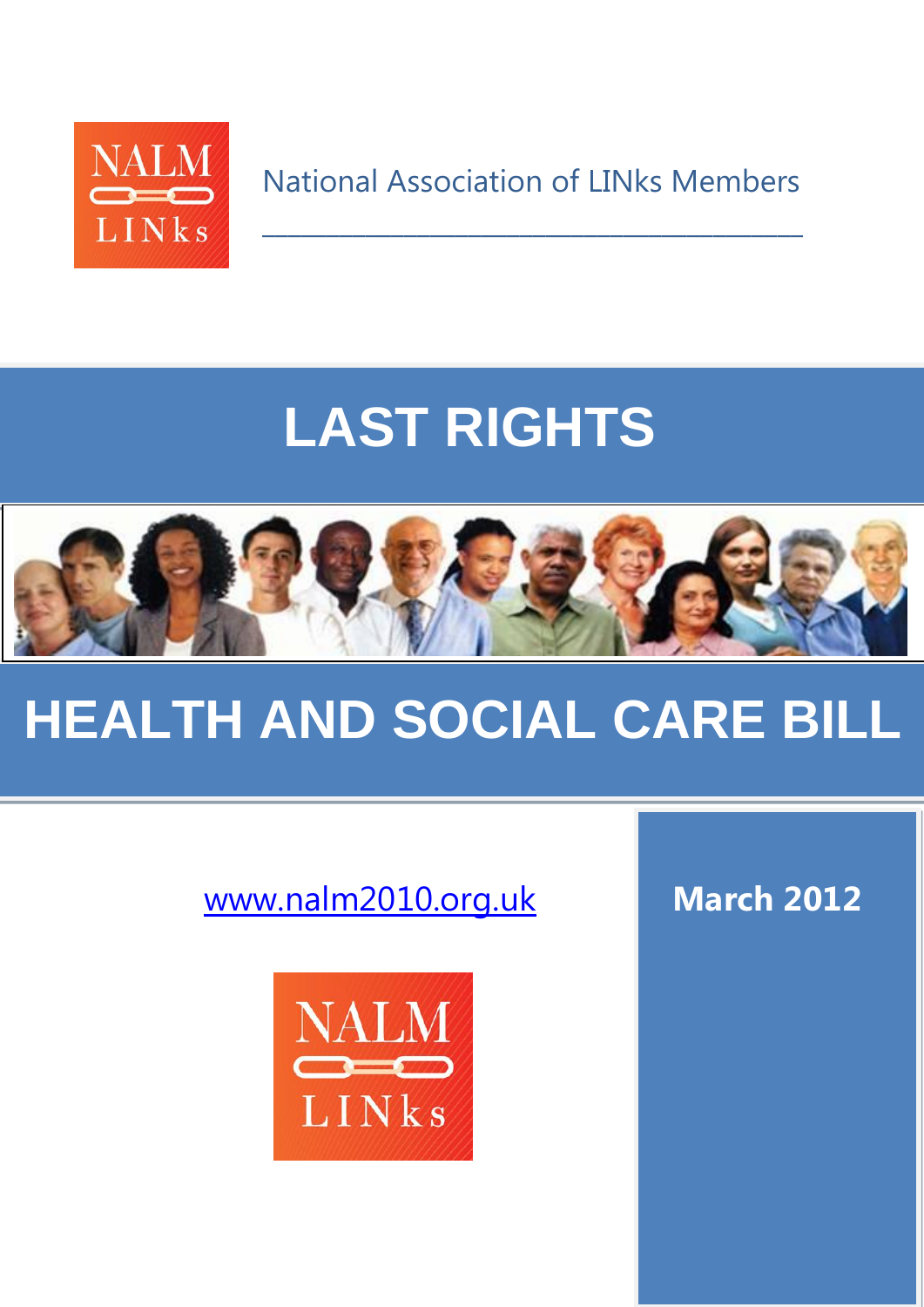Malcolm Alexander, Chair 30 Portland Rise LONDON, N4 2PP Telephone: 020 8809 6551 or 07817505193 [NALM2008@aol.com](mailto:NALM2008@aol.com)

Ruth Marsden, Vice Chair The Hollies George Street COTTINGHAM East Yorkshire, HU16 5QP Telephone: 01482 849980 or 07807519933 [ruth@myford.karoo.co.uk](mailto:ruth@myford.karoo.co.uk)

#### **CONTENTS**

# **Consequences of the government's HealthWatch amendments (Revised fourth marshalled list and supplements)**

| <b>Background</b>                                           |                                                         |                                            |  |  |  |  |  |  |  | Page 3 |
|-------------------------------------------------------------|---------------------------------------------------------|--------------------------------------------|--|--|--|--|--|--|--|--------|
|                                                             | <b>NALM's Comments on Key Clauses</b>                   |                                            |  |  |  |  |  |  |  | Page 4 |
|                                                             | Clause 180 - Power of HWE to give advice to LOW and LAs |                                            |  |  |  |  |  |  |  | Page 4 |
| Clause 181 - No membership required -                       |                                                         |                                            |  |  |  |  |  |  |  |        |
|                                                             |                                                         | Contractors and Sub-Contractors become LHW |  |  |  |  |  |  |  | Page 5 |
| Clause 182 - Local Authority can only commission one        |                                                         |                                            |  |  |  |  |  |  |  |        |
|                                                             |                                                         | Contractor                                 |  |  |  |  |  |  |  | Page 5 |
| Clause 183 - LHW organisations contracted by a local        |                                                         |                                            |  |  |  |  |  |  |  |        |
| authority will be Social Enterprises not statutory          |                                                         |                                            |  |  |  |  |  |  |  |        |
|                                                             |                                                         | bodies                                     |  |  |  |  |  |  |  | Page 6 |
|                                                             | Clause 184 - ICAS - Health and social care complaints   |                                            |  |  |  |  |  |  |  | Page 7 |
| Clause 185- Enables LHW contracts to carry out the function |                                                         |                                            |  |  |  |  |  |  |  |        |
| of LHW in relation to Enter and View of Health              |                                                         |                                            |  |  |  |  |  |  |  |        |
|                                                             |                                                         | and social care services                   |  |  |  |  |  |  |  | Page 8 |
|                                                             | Clause $188 -$ Transitional arrangements                |                                            |  |  |  |  |  |  |  | Page 8 |
|                                                             | <b>Information Notes</b>                                |                                            |  |  |  |  |  |  |  | Page 8 |
|                                                             |                                                         |                                            |  |  |  |  |  |  |  |        |

COMPANY LIMITED BY GUARANTEE . COMPANY REGISTERED IN ENGLAND COMPANY NO: 06598770 . CHARITY NO: 1138181

> [NALM2008@aol.com](mailto:NALM2008@aol.com) [www.nalm2010.org.uk](http://www.nalm2010.org.uk/)

REGISTERED OFFICE

6 GARDEN COURT, HOLDEN ROAD, WOODSIDE PARK, LONDON, N12 7DG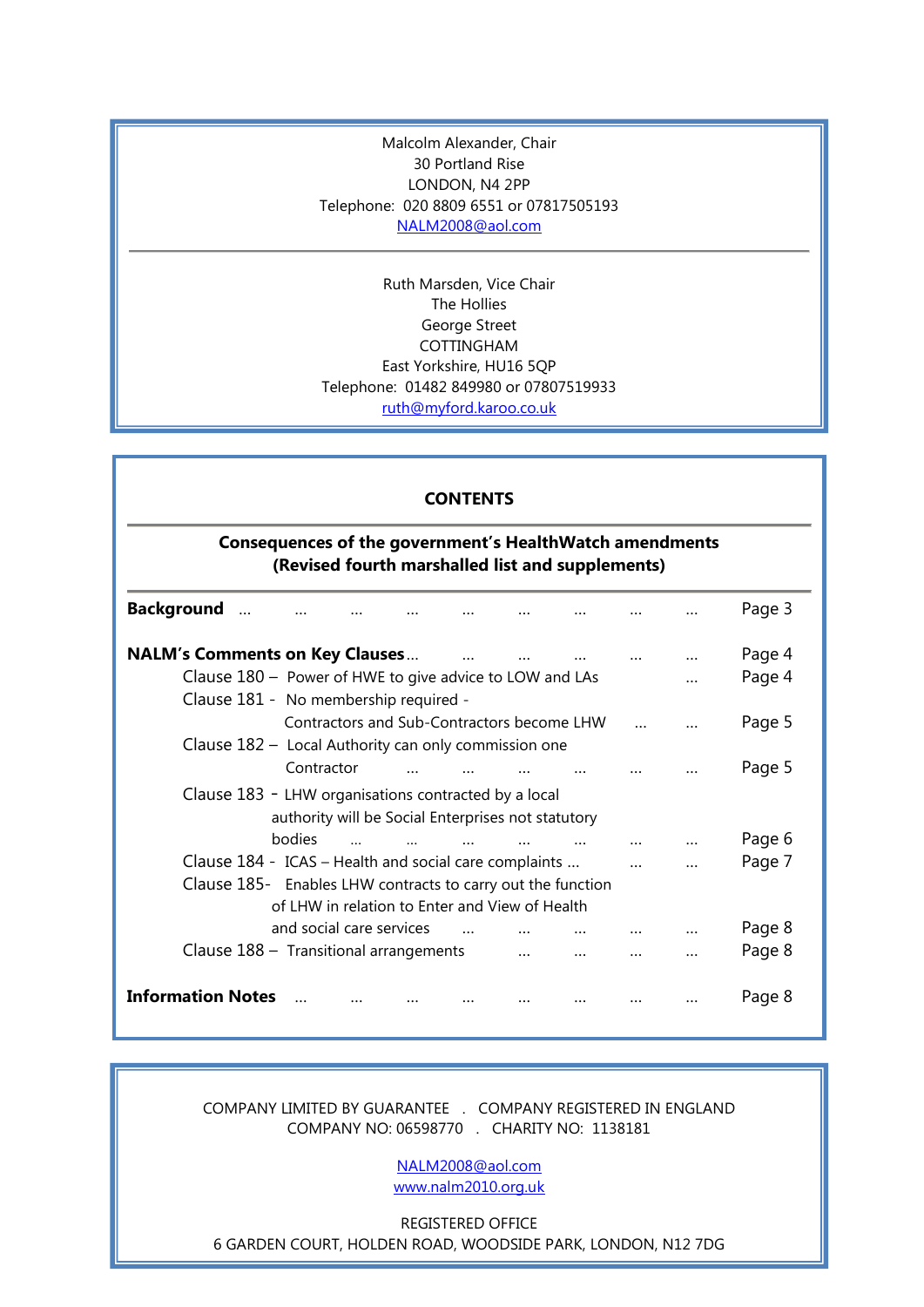# **Health and Social Care Bill**

**Consequences of the government's HealthWatch amendments (Revised fourth marshalled list and supplements)**

# **Background**

The intention of the government in creating HealthWatch was to renew the system of public involvement and to restore some of the powers and influence that have been lost during the past 8 years. The HealthWatch system was intended to ensure that lay people led their local HealthWatch. An independent HealthWatch England was intended to have influence on behalf of LHW and other community and public interests with the Secretary of State, Monitor, the NHS Commissioning Board and the CQC in relation to major problems regarding the safety, adequacy and quality of health and social care services. LHW was to be a statutory body in the public sector and was expected to be an independent and assertive champion of local people. Its seat on the Health and Wellbeing Board was intended to give it additional clout in relation to strategic commissioning and planning of local services. LINks were intended to evolve and go through a transition to LHW.

All that has now been reversed.

Instead, LHW need have no members and will be a social enterprise run by a PVSO (private or voluntary sector organisation). LHW will be able to employ staff (which could include current Host staff). The government intends that the LINk will be abolished and be replaced by a PVSO. In practice instead in the LINk evolving into strong powerful body to hold health and social care providers and commissioners to account, the Host may well become the HealthWatch

Government amendments abandon the statutory status of LHW. It will be a contractor to the local council which will be able to subcontract some or all of the LHW activities to other bodies. The statutory powers which remain will be operated by the contractor or the subcontractor/s. The government intends that HWE will be a Committee of the CQC with little independence.

The value of this change of heart by the government to the voluntary sector is enormous. If 60millions were to be divided between 450 organisations (assuming that each council area had three LHW contractors/subcontractors) each would benefit by 400,000 pounds over a three year period.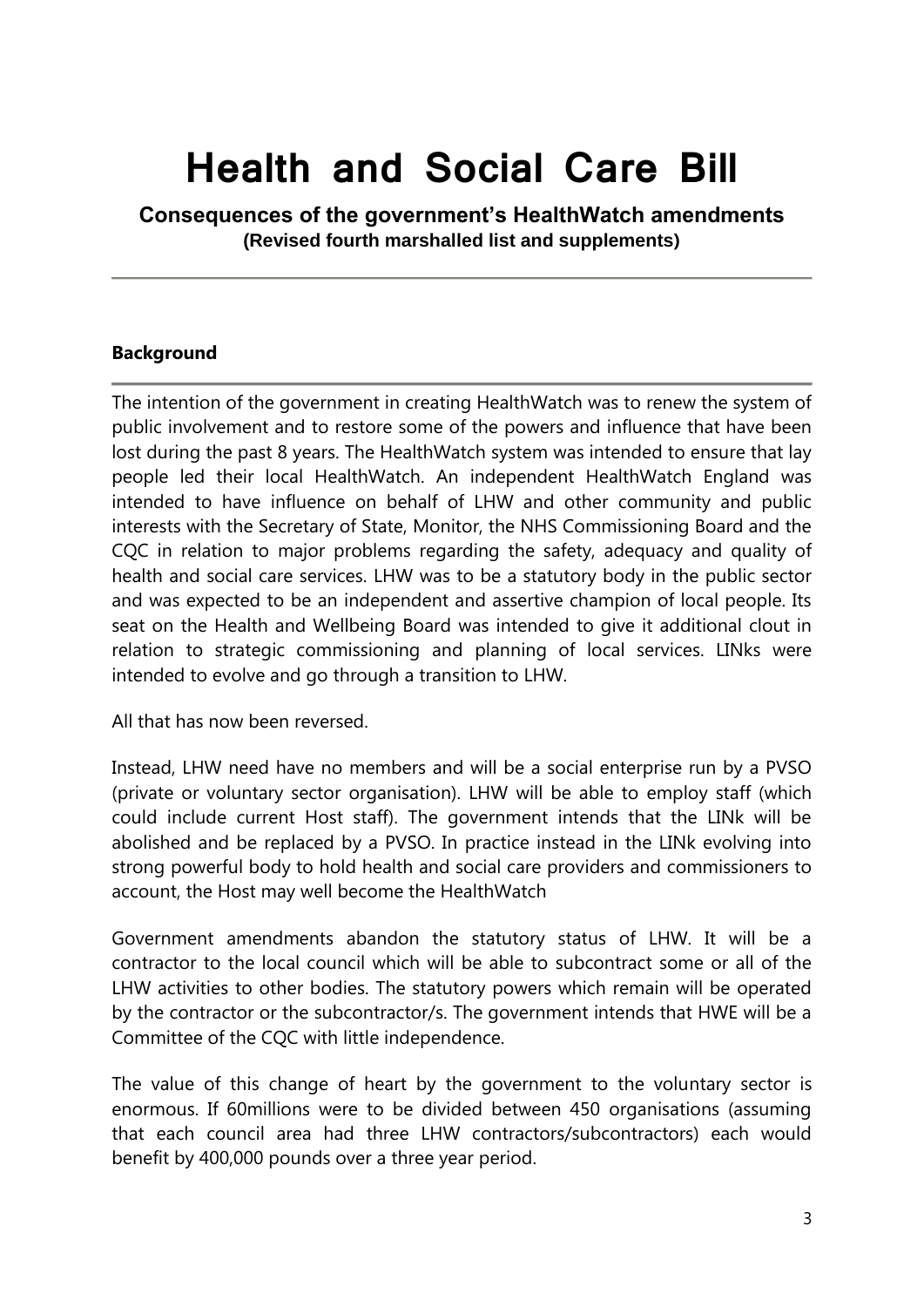The DH has produced a Draft Programme Plan for 2012/13 which describes these issues in much more detail and may be available from Kasey Chan (kasey.chan@dh.gsi.gov.uk)

# **NALM's comments on key Clauses:**

# **Clause 180 EARL HOWE**

# **Power of HWE to give advice to LHW and local authorities**

These amendments reduces the impact and substance of advice being given by HWE to LHW and local authorities, from specific advice on activities to general advice of activities in relation to s221(1) and s221(2)

HWE should be established as a body to provide expertise. To restrict its functions its role in this way, appears to weaken HWE from a body that can make specific recommendations to LHW and LAs to one that can only give general advice about arrangements during the establishment of LHW.

# **Power to take action when a LHW is failing to carry out designated activities**

This amendment limits HWE to giving only an opinion to the local authority when a LHW is failing in its duties to monitor and influence local services and involve local people. There is no duty to take action beyond giving an opinion.

# **BARONESS TYLER OF ENFIELD – Liberal Democrat Peer Recommendations to HWE from LHW – duty to respond**

This positive amendment attempts to strengthen the powers of HWE to respond to recommendations made to it by a LHW in relation local health and social care services.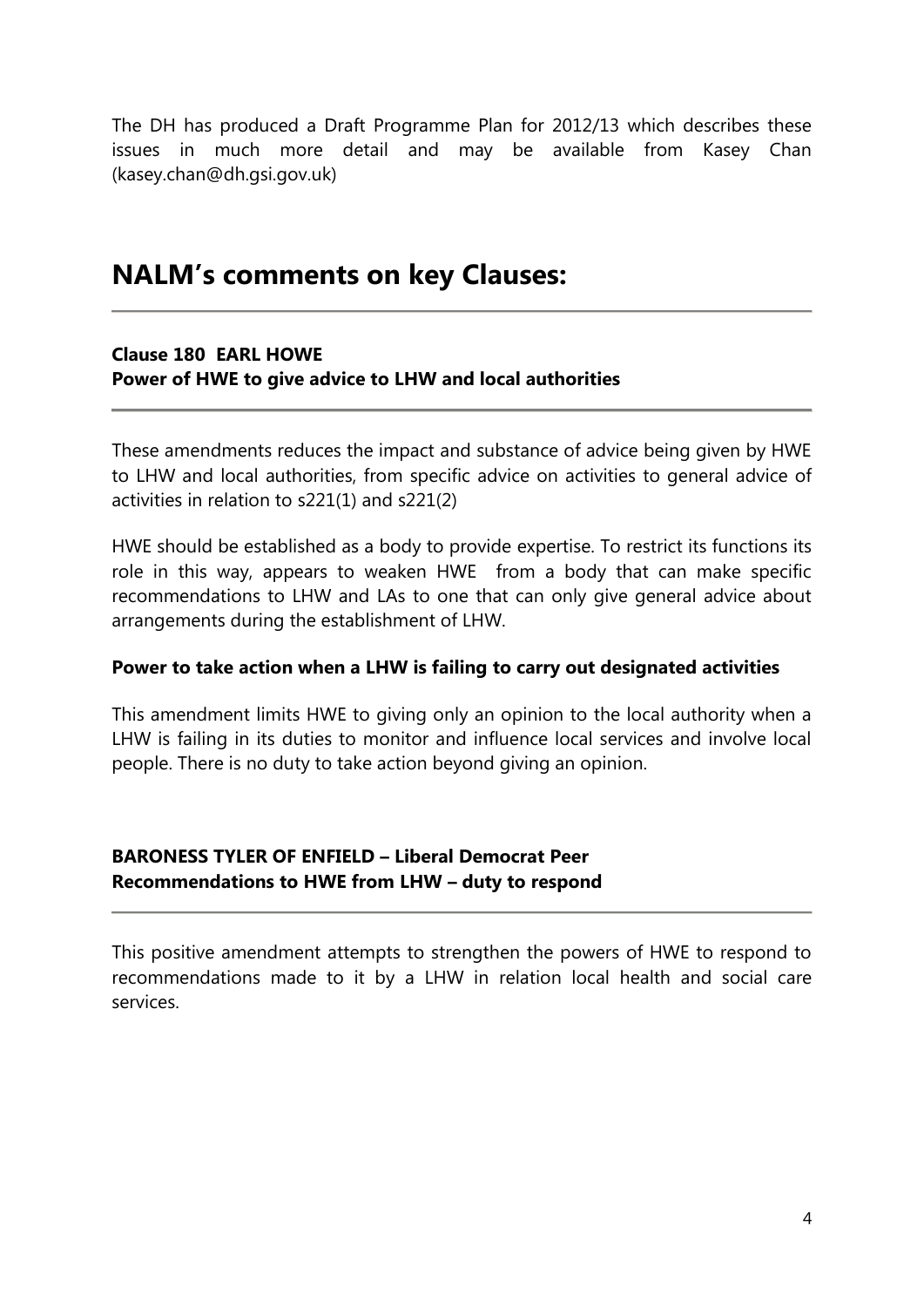# **Deletion of Clause 181 and Schedule 15 - EARL HOWE No membership required – Contractors and Sub-Contractors become LHW**

The consequences of removing this Clause 181 and Schedule 15 is to remove the statutory status of Local HealthWatch watch and to transfer the statutory activities, i.e. monitoring services, influencing commissioning and providing advice and information, to contractors and sub-contractors in the PVS (private and voluntary sector. Many LHWs will lose their coherent identity as a result of the activities being divided amongst several contractors.

This will substantially weaken the status of LHW and will create in some areas a complex set of services, which will be confusing and difficult to coordinate. There will be no requirement to have members, only a requirement to involve the public in some way. There will be no regulations on membership or on the requirement for LHW to have a membership representative of the community; creating a diffuse and opaque system with no consistent public identity. The contractors instead are expected to be representative of the community!

Removing this Clause and Schedule fundamentally changes the nature of LHW from community-led bodies, to contractors and sub-contractors of services.

The duty to be subject to the public sector equality duty in part 1 Schedule 19 of the Equalities Act is removed. Limited duties will remain in relation to the Freedom of Information Act, Public Bodies and Admissions to Meetings Act, and in relation to Foundation Trust and the duty of the CQC to involve LHW. Although these duties will remain, they will only do so in relation to the specific activities of the contractor(s).

# **Clause 182 - EARL HOWE Local authority can only commission one contractor. The contractor can subcontract**

This amendment requires the local authority to engage only one contractor for the supply of services for monitoring, influencing services, involving the public and providing advice. The contractor can sub-contract all or some of the statutory activities.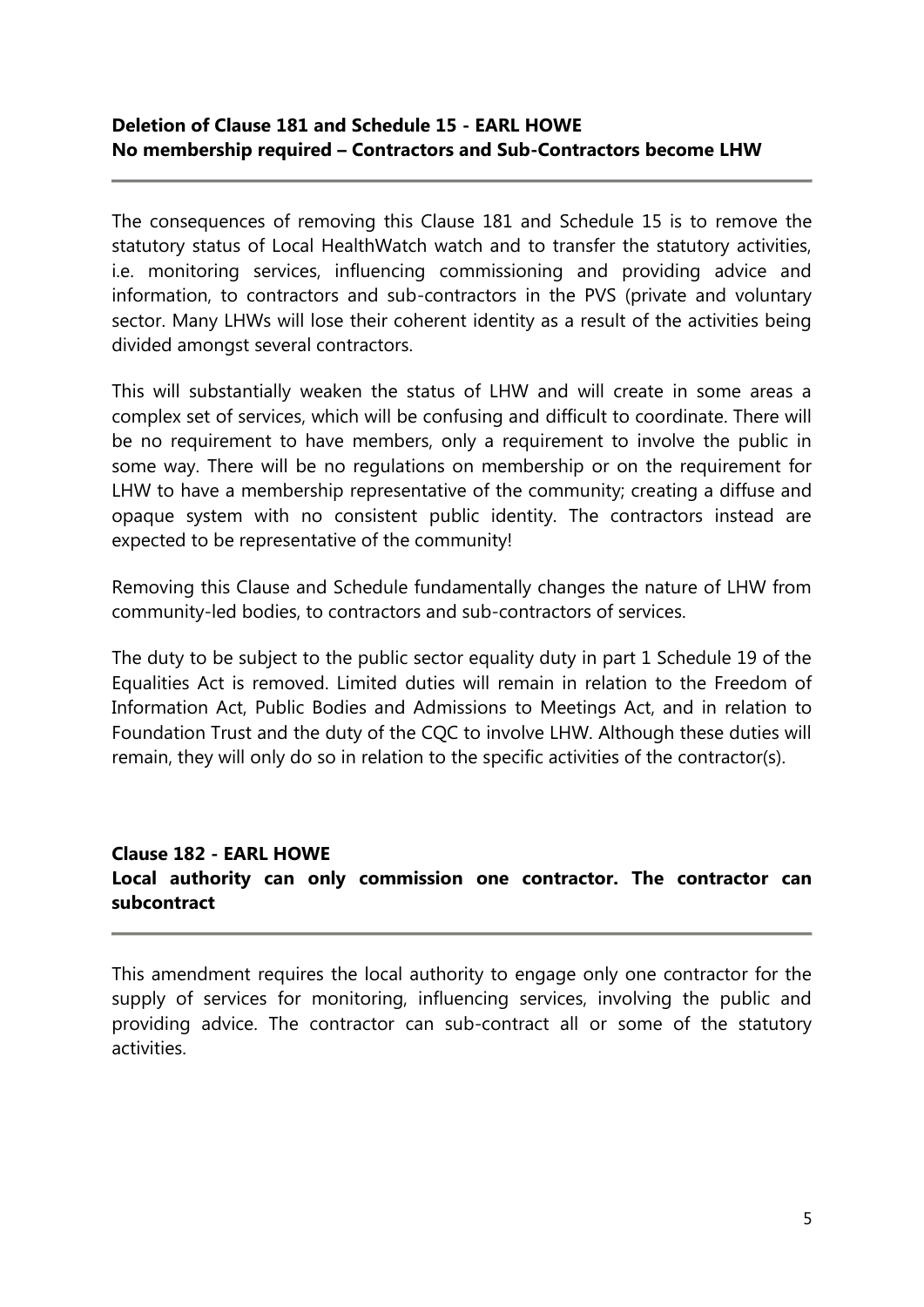# **Granting license to use trade mark/brand/logo**

This section introduces the granting of permission to use the HealthWatch brand/logo. It is an attempt to limit the use of HealthWatch brand and license only todesignated contractors and sub-contractors. The ‗brand' will be the only common/consistent factor that identifies all contractors and sub-contractors.

# **Clause 183 - EARL HOWE**

# **LHW organisations contracted by a local authority will be Social Enterprises not statutory bodies. The sub-contractor does not need to be a Social Enterprise**

The Clause privatises LHW. If LHW is a social enterprise it will be an [organisation](http://en.wikipedia.org/wiki/Organization) that applies [business](http://en.wikipedia.org/wiki/Business) strategies to achieving [philanthropic](http://en.wikipedia.org/wiki/Philanthropy) goals and can be structured as a [for-profit](http://en.wikipedia.org/wiki/Profit_(accounting)) or [non-profit](http://en.wikipedia.org/wiki/Nonprofit_organization) organisation. A social enterprise is a body that might reasonably be considered to acts for the benefit of the community in the private or community sector.

This Clause enables the privatised LHW social enterprise to sub-contract part or all of the LHW activities to other bodies which may be in the private sector, a charity or some other body. The subcontractor does not need to be a social enterprise.

# **The LHW organisation contracted by the council cannot be one of the following, it is possible for a sub-contractor to be one of the following:**

- (a) A local authority;
- (b) A National Health Service trust;
- (c) An NHS foundation trust;
- (d) A Primary Care Trust; or
- (e) A Strategic Health Authority.

# **LHW funding arrangements cannot be made with National Health Service Commissioning Board**

This amendment appears to remove the possibility of the NHS Commissioning Board having an independent role in the commissioning of LHW. The NHSCB is the only independent statutory body that could independently fund LHW.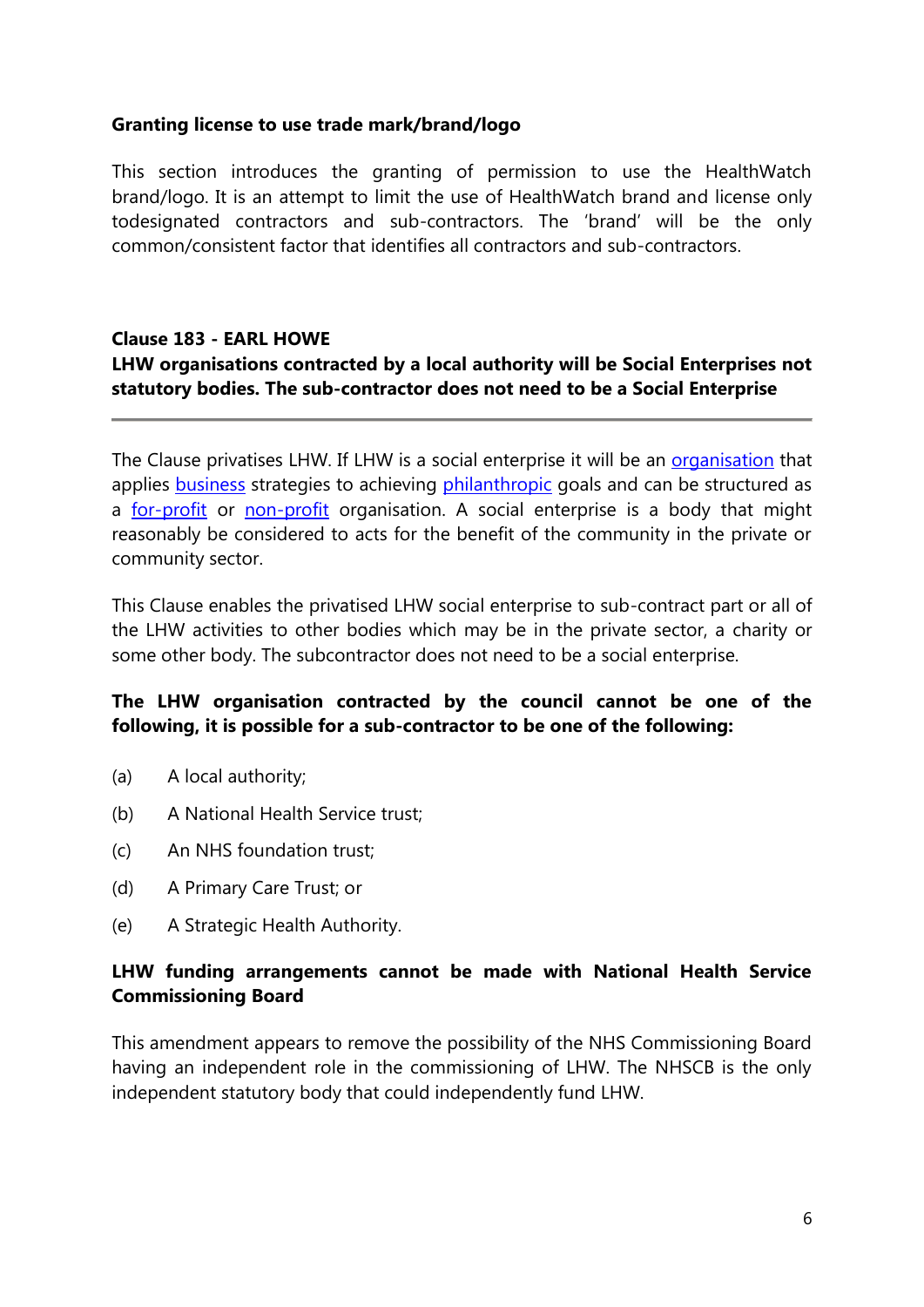# **Guidance will be produced about the avoidance of conflicts of interest**

This Clause requires local authorities and local HealthWatch to have regard to Conflicts Guidance produced by the Secretary of State. This is in response to repeated claims that the commissioning and funding of LHW by local authorities generates a major conflict of interest and undermines the status and independence of LHW.

# **After Clause 183 - EARL HOWE Contractors and sub-contractors must be representative of the area and service users**

# **Sub-contractors can use the LHW logo**

This clause enables a LHW subcontractor to use the HealthWatch logo/brand and designates LHW contractors and subcontractors as bodies which are to be representative of local people, users of services whether commissioned locally or in another area. As membership is not required to these bodies, the contractors and subcontractors will be the representatives of the community.

The amendment clearly envisages that a LHW could have multiple contractors and further concedes that their 'representativeness' is not required singly, but 'taken together'. As 'representativeness' is further defined as those "from that area to whom care services are being provided in any place", the door is opened to agencies from another area where some services are provided to some people, taking a share of the LHW contracts.

It is also suggested that an agency would be acceptable as a contractor/subcontractor of LHW, even though as part of its other activities, it was involved with other agencies or organisations incompatible with the independence of a LHW

# **Clause 184 - EARL HOWE ICAS – Health and social care complaints**

This clause enables ICAS to investigate complaints against a local authority if the complainant is also to have an NHS complaint investigated using the services of ICAS.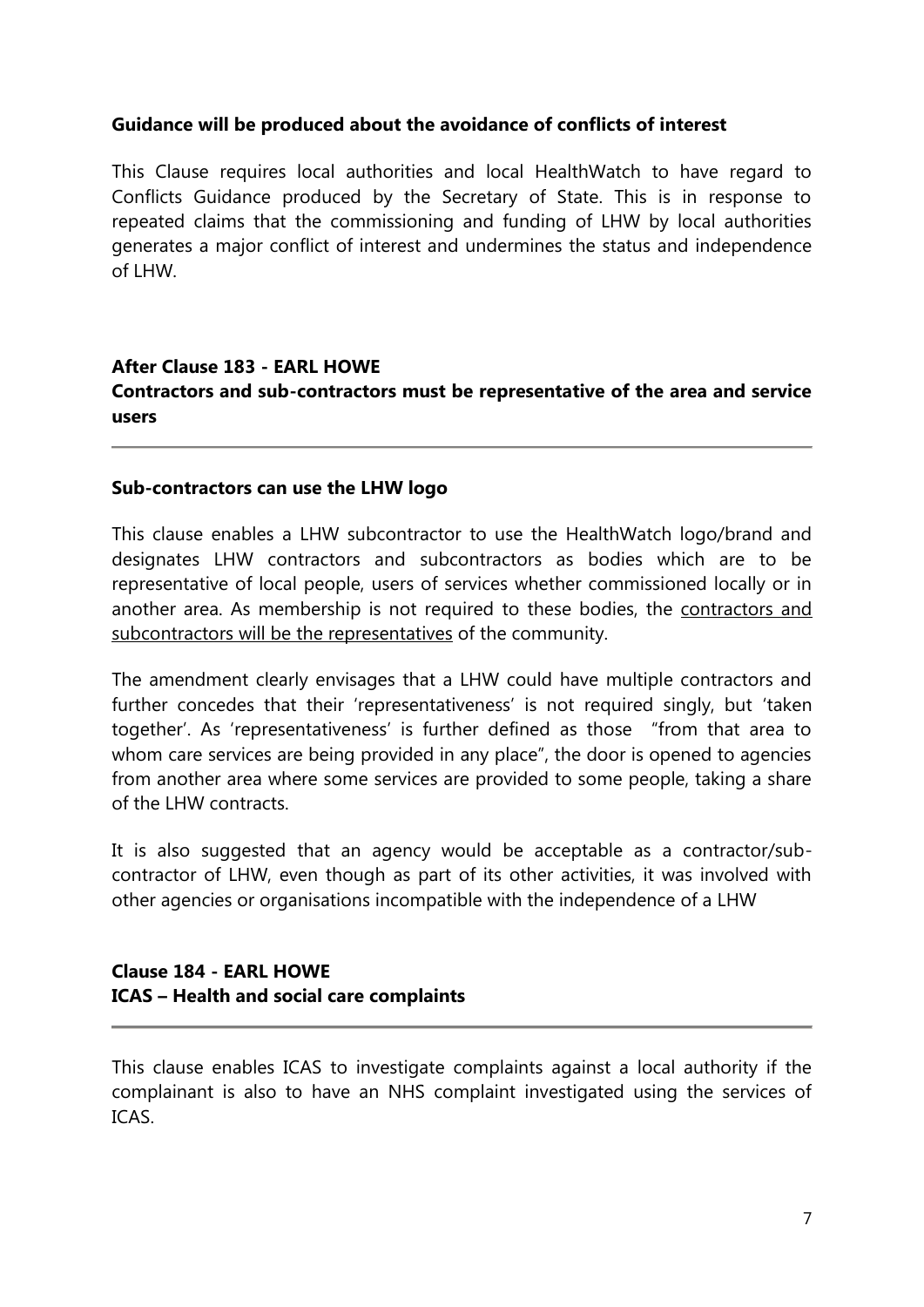ICAS is not included in the arrangement described above because it currently commissioned through voluntary sector providers.

# **Clause 185 - EARL HOWE**

This Clause enables LHW contractors to carry out the function of LHW in relation to enter and view of health and social care services.

# **Clause 188 - EARL HOWE Transitional arrangements**

This clause enables the transfer staff from Hosts to LHW contractors under TUPE arrangements.

The amendment appears to enable to transfer of LINks assets to LHW contractors.

# **After Clause 188 - EARL HOWE**

Statutory duties regarding FOI, admission to meetings and consulting with LHW

This clause requires LHW contractors to respond to requests under the FOI and to comply with the Public Bodies (Admissions to Meetings) Act 1960. These access arrangements do not apply to issues in relation to the ICAS component of LHW contact. There is also a duty for CQC and Monitor to have regard to the views of LHW.

The remit of LHW is widened in respect of the duty of the CQC to have regard to its views. The amendments would enable a LHW to comment on issues outside its immediate area.

# **Information Notes**

- **1) Freedom of Information Act** <http://www.legislation.gov.uk/ukpga/2000/36/schedule/1>
- **2) NHS Act 2006** [http://www.legislation.gov.uk/ukpga/2006/41/part/13/crossheading/independ](http://www.legislation.gov.uk/ukpga/2006/41/part/13/crossheading/independent-advocacy-services) [ent-advocacy-services](http://www.legislation.gov.uk/ukpga/2006/41/part/13/crossheading/independent-advocacy-services)